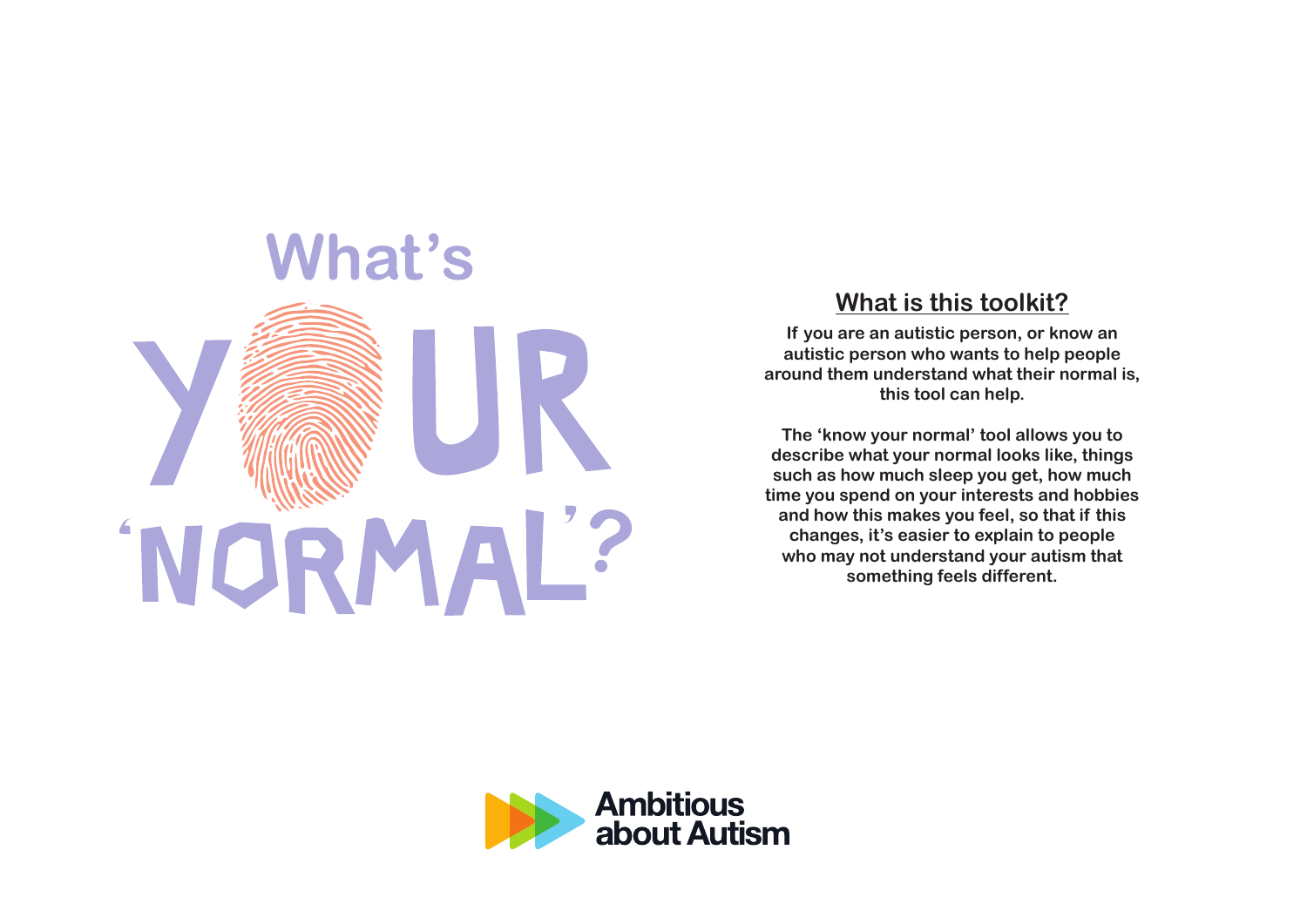# What is 'NORMAL?

**"One of the problems with people always looking at people with autism differently is they forget we have shared experiences. So we can get stressed out or unwell too. People spend so much time looking at what makes us different than everyone else, they might miss the signs we're becoming unwell. And because we get told so often that our unique behaviours are a problem, we might not recognise in ourselves when something is going wrong.**

**It's already hard enough for people with autism to seek help for their wellbeing; we often struggle to be taken seriously, and if we are telling people we don't feel great, then dealing with their emotions about that can be difficult too.** 

**And that's why it's so important that we, and the people in our lives, know what our normal looks like. Knowing how we normally behave when we are well, accepting that, and communicating it as our normal, is really important. It helps us and the people who care about us tell when something has changed, and makes it easier to seek help.**

**We want autistic young people themselves to have the tools to define and voice their own experiences, allowing them to recognise when and where to get support, be taken seriously and as a result gain independence, autonomy and be healthier.**

**We've created this tool to help with this. Everyone can use it – whether they are autistic or not – to help them explain their normal. We hope it'll tackle the idea that we should all be the same head on, showcase the wide variety of ways we behave when we're healthy, and make it easier to get help when we're not."**

> **- Fern Adams (Ambitious about Autism, Youth Patron)**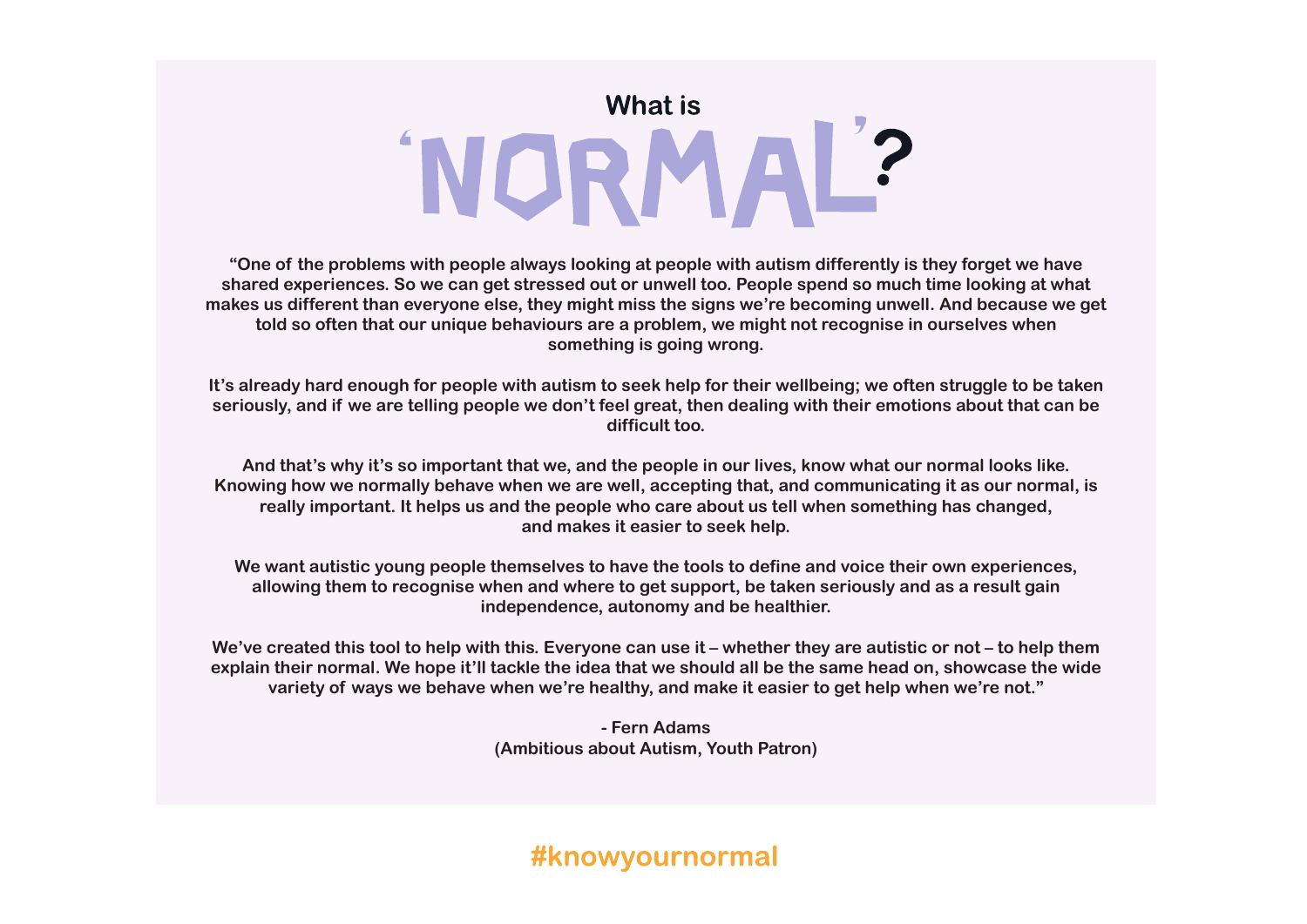## **How to use this toolkit**

**Once you've filled in this toolkit you can use it to:**

**- Let people know what your 'normal' looks like.**

**- Check in with yourself to see if your behaviour is changing, and what this means to you.**

**- Explain to people if something has changed and you think you need support to get your health or wellbeing back on track.**

**This toolkit is your way of putting down on paper what 'normal' looks like for you. You might want to ask a friend or someone else you trust to help you answer these questions. It can be really hard to identify what normal looks like by yourself – because to you it is just normal! Your friends will be able to help you identify the stuff that makes you, you.**

**This toolkit will help you build a portrait of what you are like when you are well. For that reason, it's easiest to fill in when you are feeling OK. If you aren't feeling OK now – don't wait to fill this in before seeking help – ask for help now.**

> **If you are feeling OK, then filling in the toolkit should be pretty easy. It could take anything from ten minutes to two hours to fill in depending on how much detail you think is important.**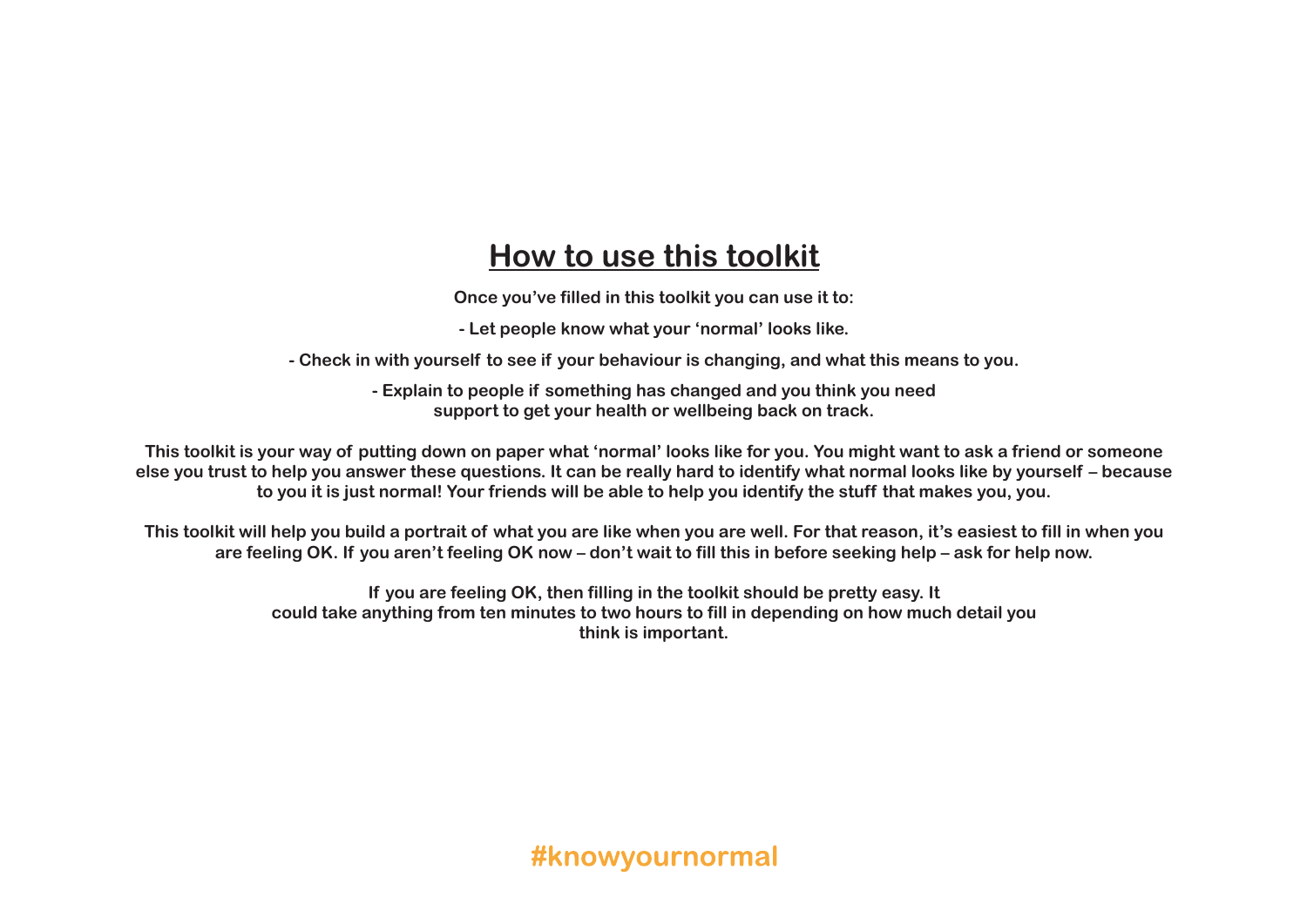### **Filling in the toolkit**

**This toolkit will help you build a picture of your habits when you are well. It's important to be honest with yourself when filling it in. Probably some of your habits are unusual, or a bit unhealthy – don't worry about this too much – so are everyone else's. We'll all have things we like about ourselves, and things we aren't so proud of.**

> **This isn't a document to sell yourself as something you aren't, or to beat yourself up about what you are.**

**You might decide that you don't want everyone in your life to know the answers to all the questions in the toolkit. That's fine – we designed it so you can take out slides you don't want other people to see.**

**This way, you can share different things with different people, from your doctor, to your girlfriend's mum; putting you in control of who knows what about you.**

**We've tried to build a tool that lets you:**

**- tell people about you as an individual;**

**- record some habits that you think are important;**

**- and record your attitude and feelings when you are well.**

**On the other side of this sheet we have given you an example of how to fill out the toolkit. If you have trouble filling out any questions ask a parent, teacher or friend to help you.**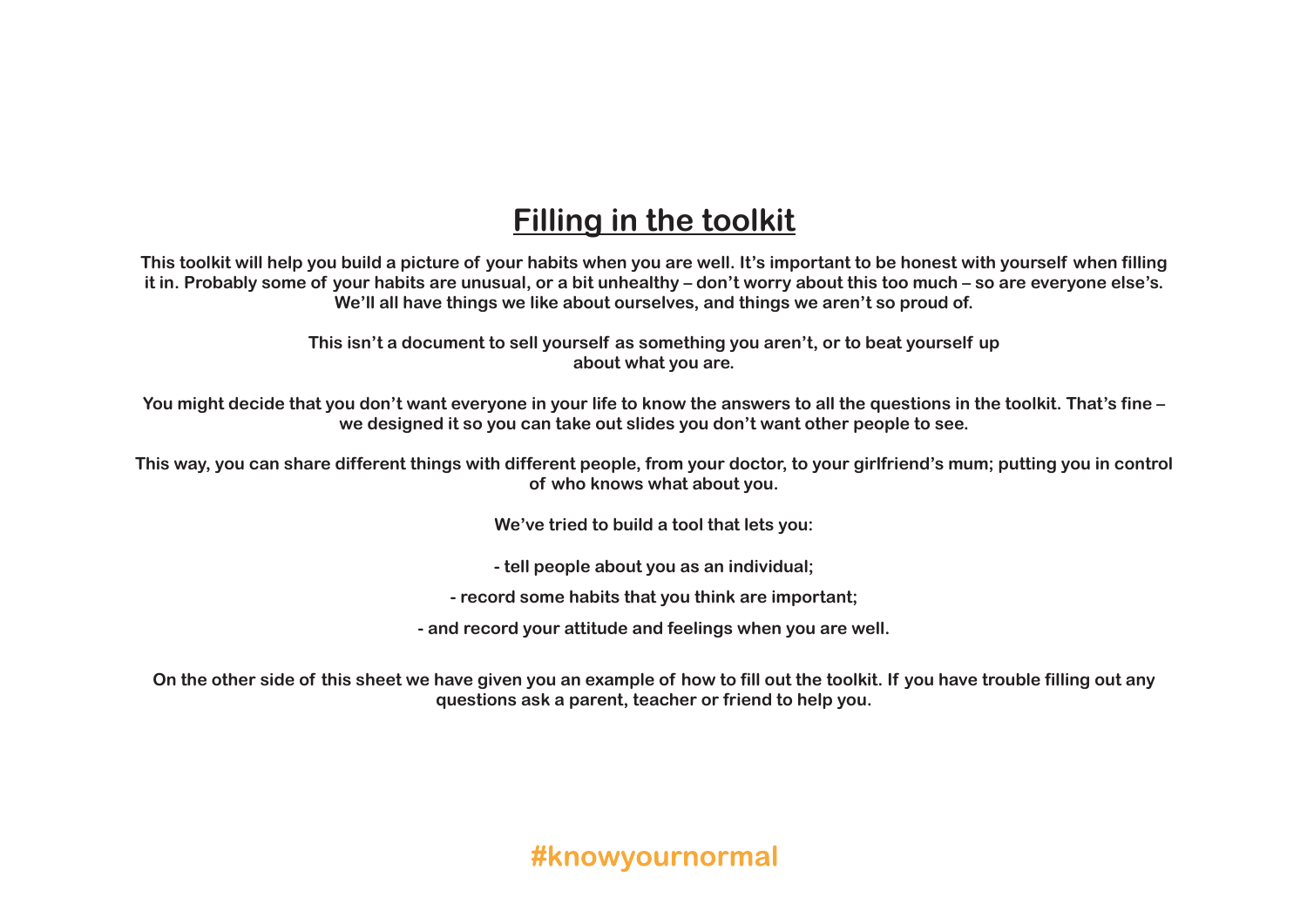# **EXAMPLE ANSWERS**



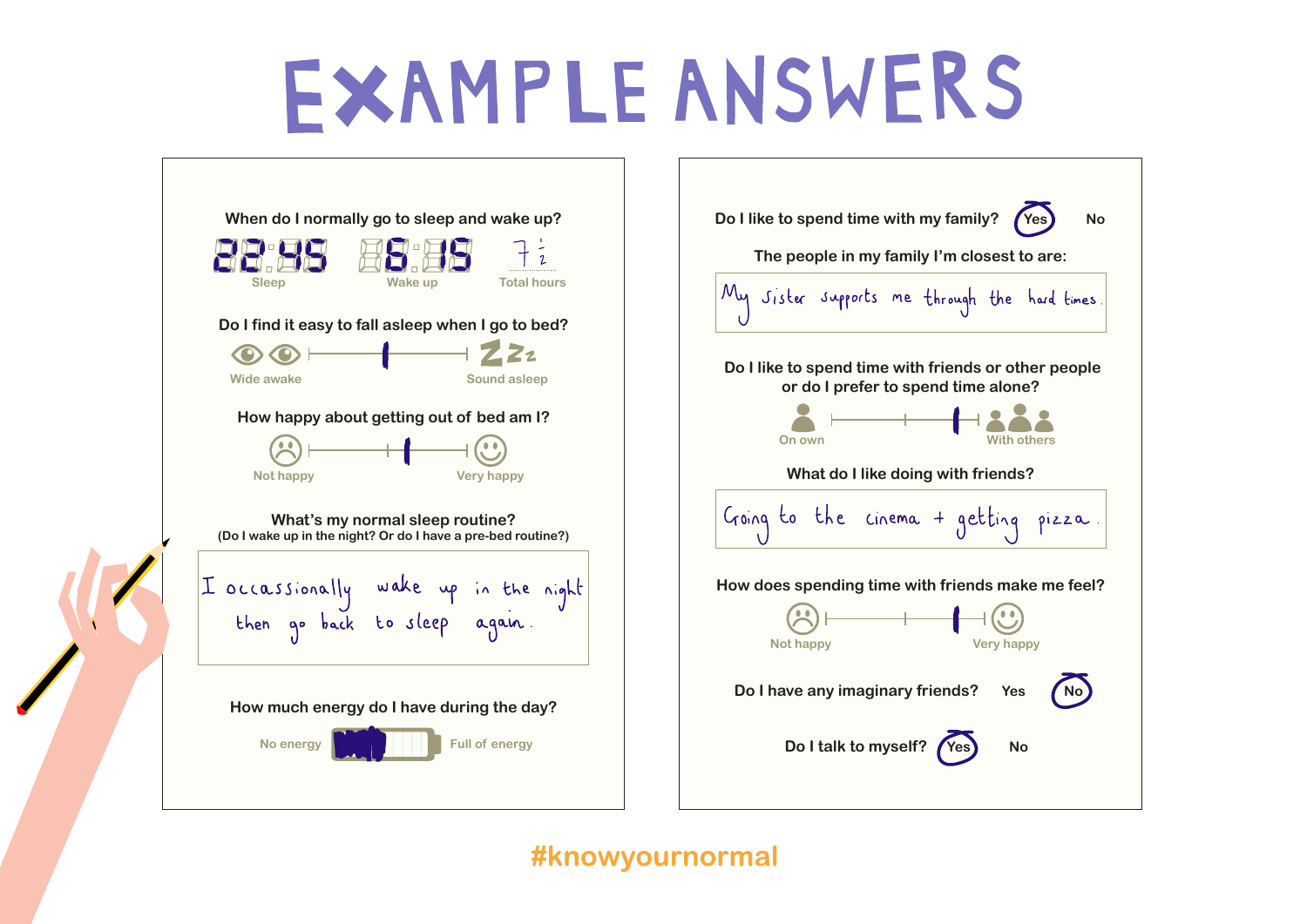# **EXAMPLE ANSWERS**



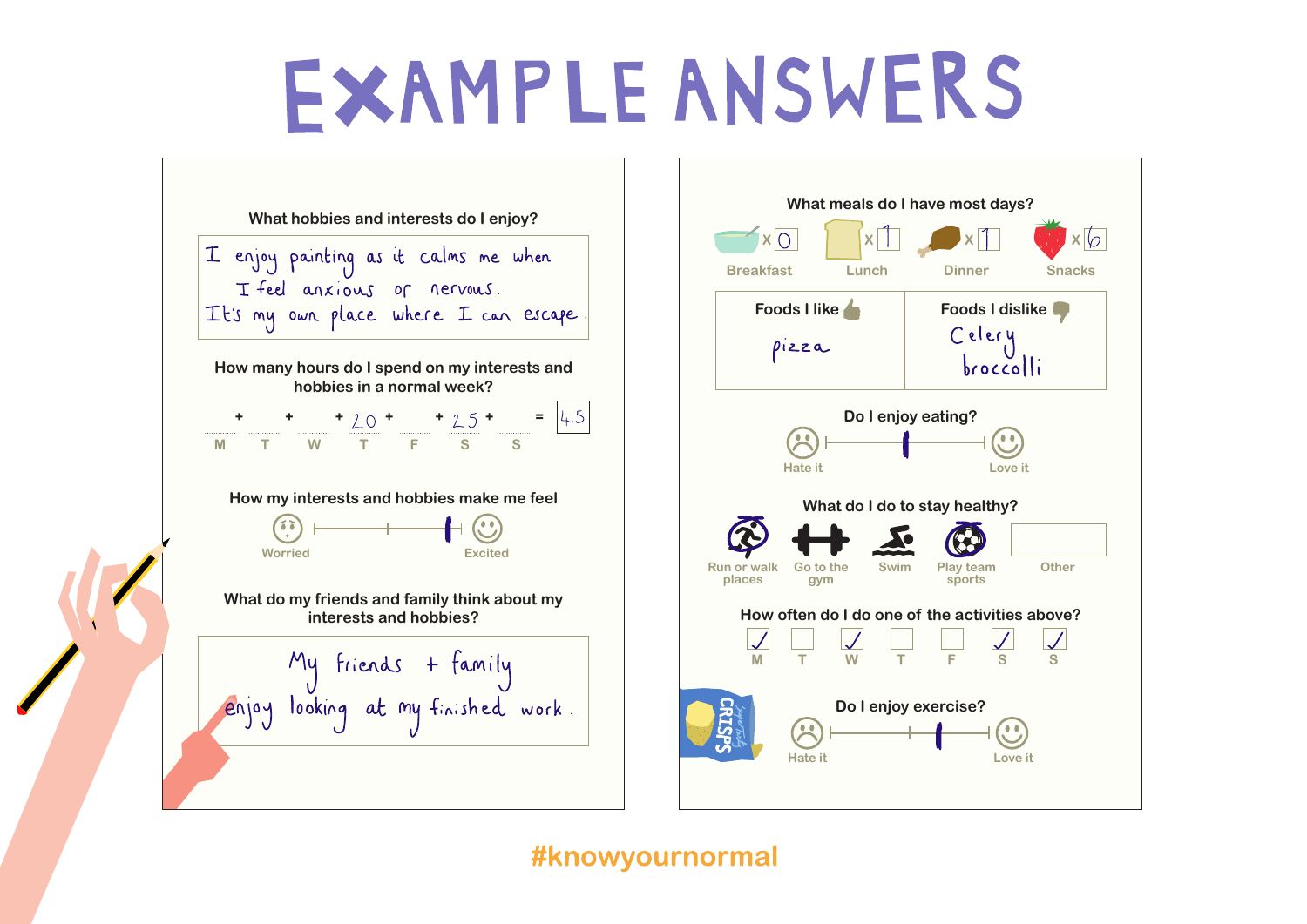# **EXAMPLE ANSWERS**

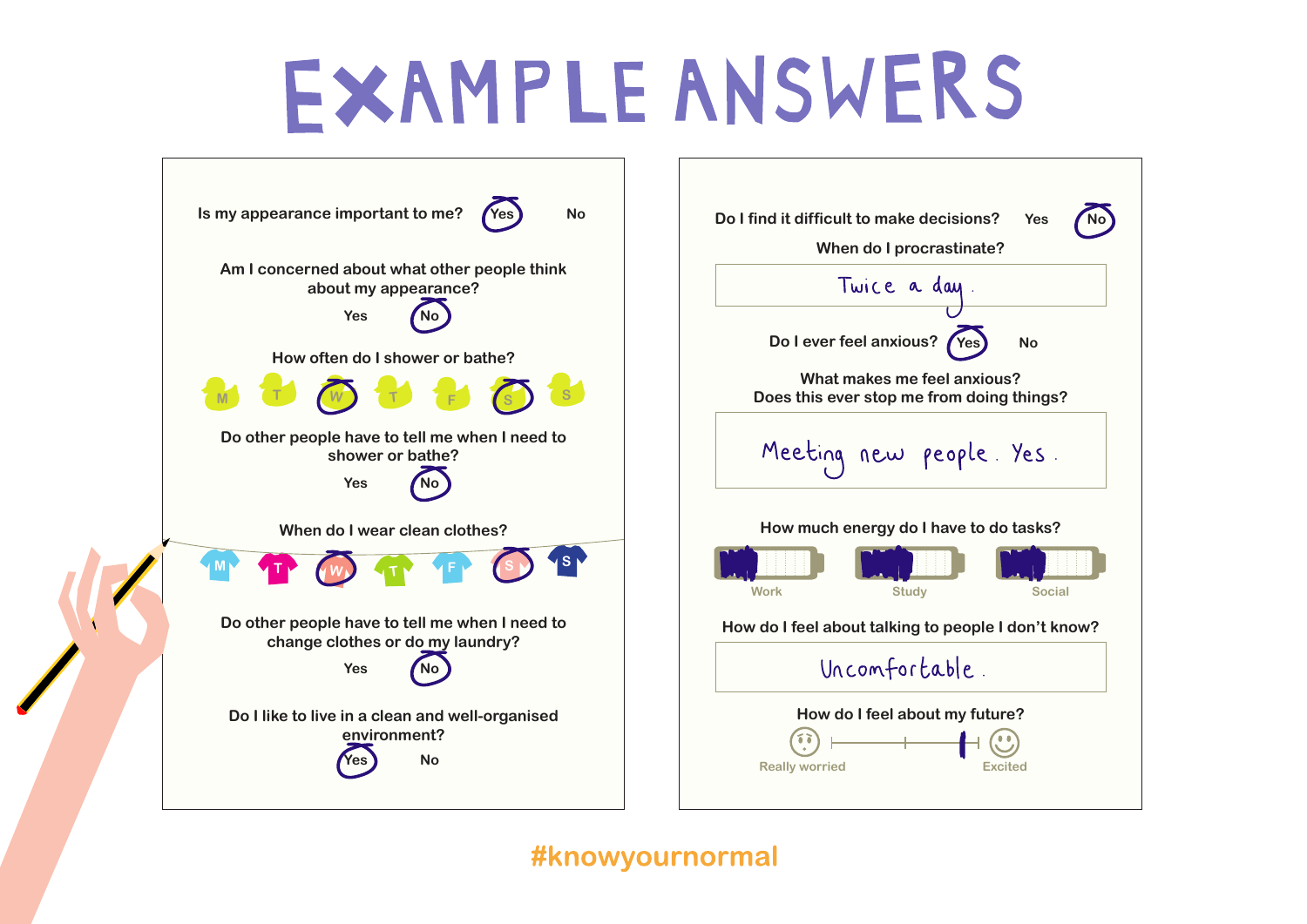

|                                       | My name |  |
|---------------------------------------|---------|--|
|                                       |         |  |
|                                       | My age  |  |
|                                       |         |  |
| A photo, drawing or description of me |         |  |
|                                       |         |  |
|                                       |         |  |
|                                       |         |  |
|                                       |         |  |
|                                       |         |  |
|                                       |         |  |
|                                       |         |  |
|                                       |         |  |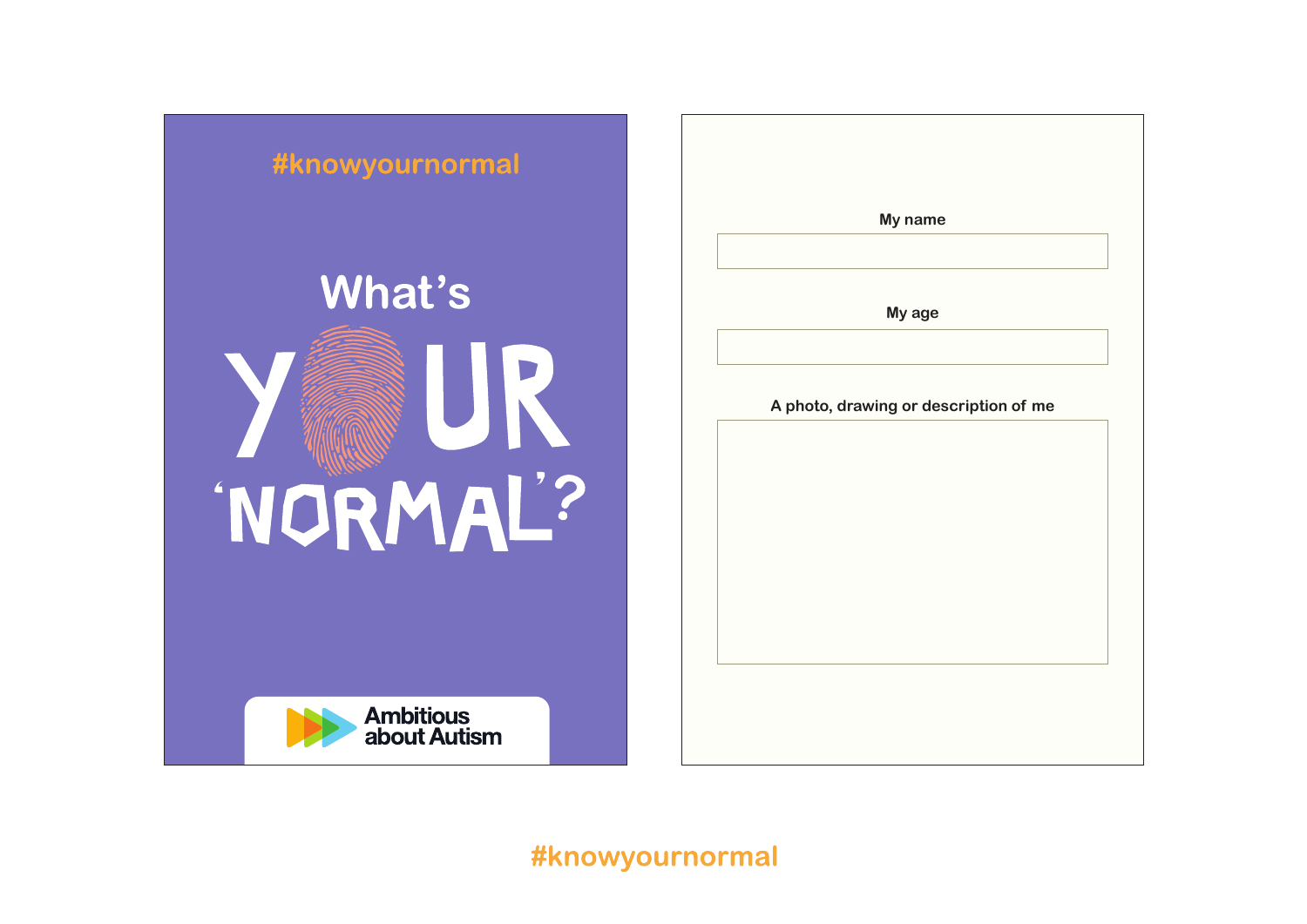

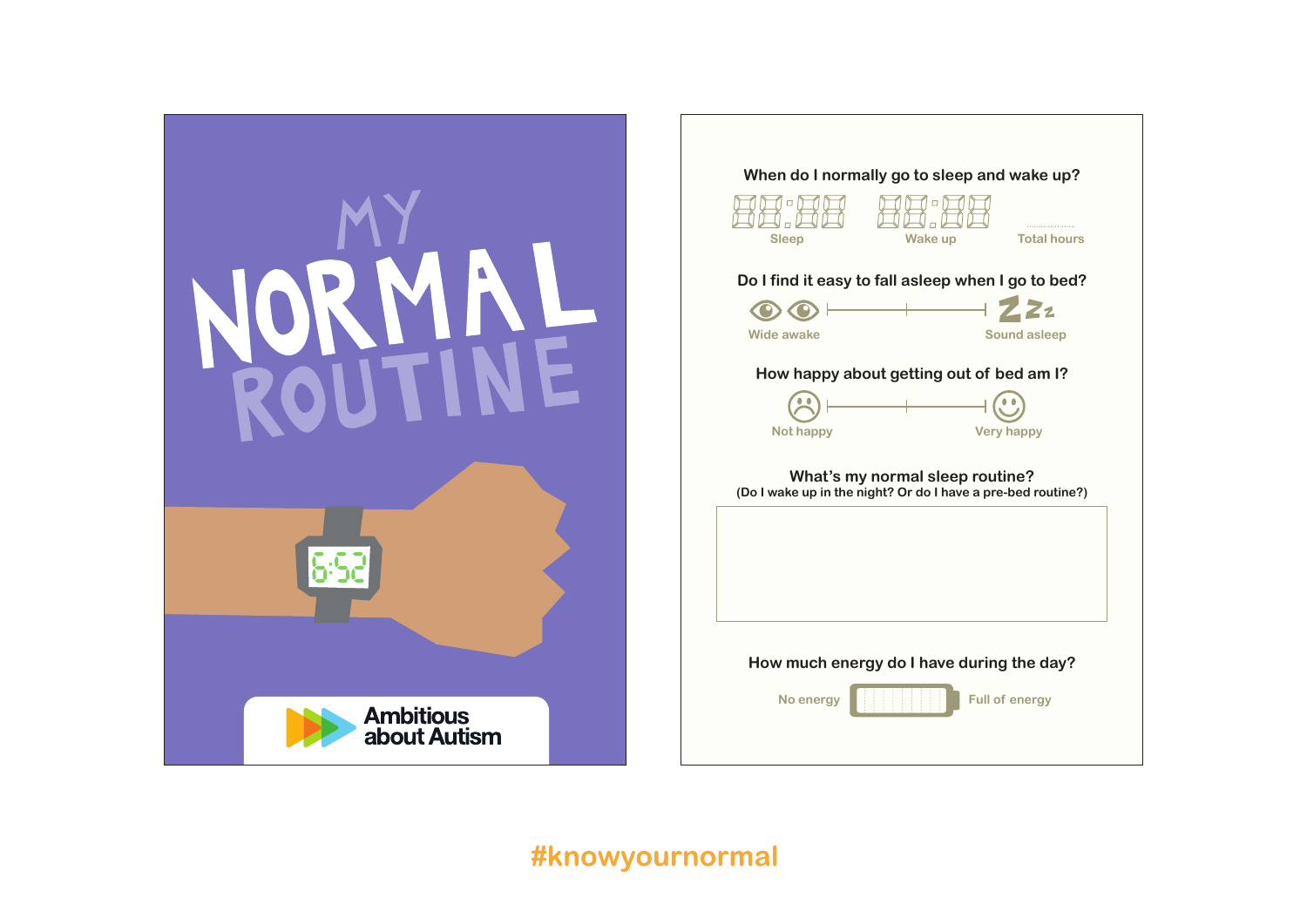

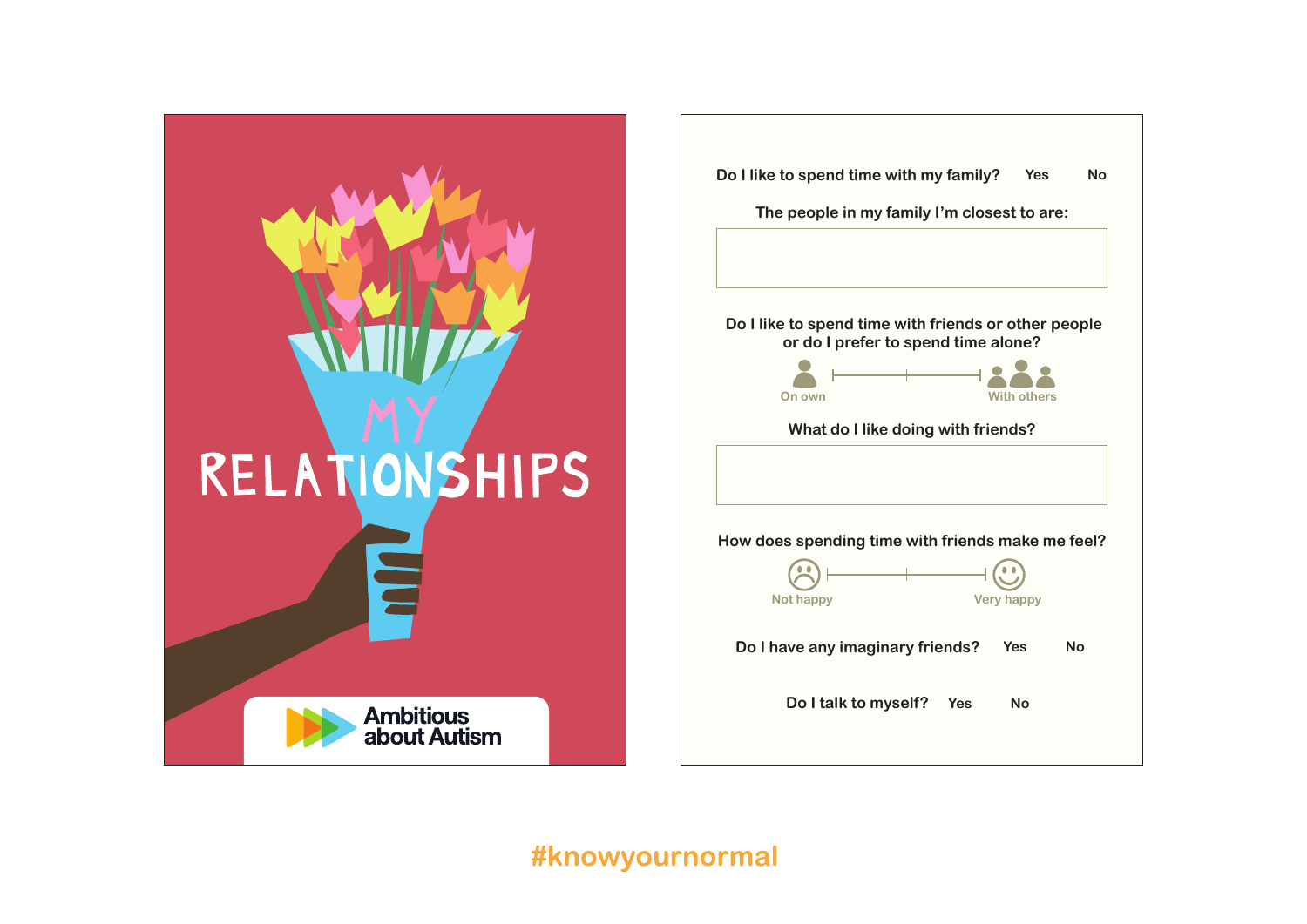

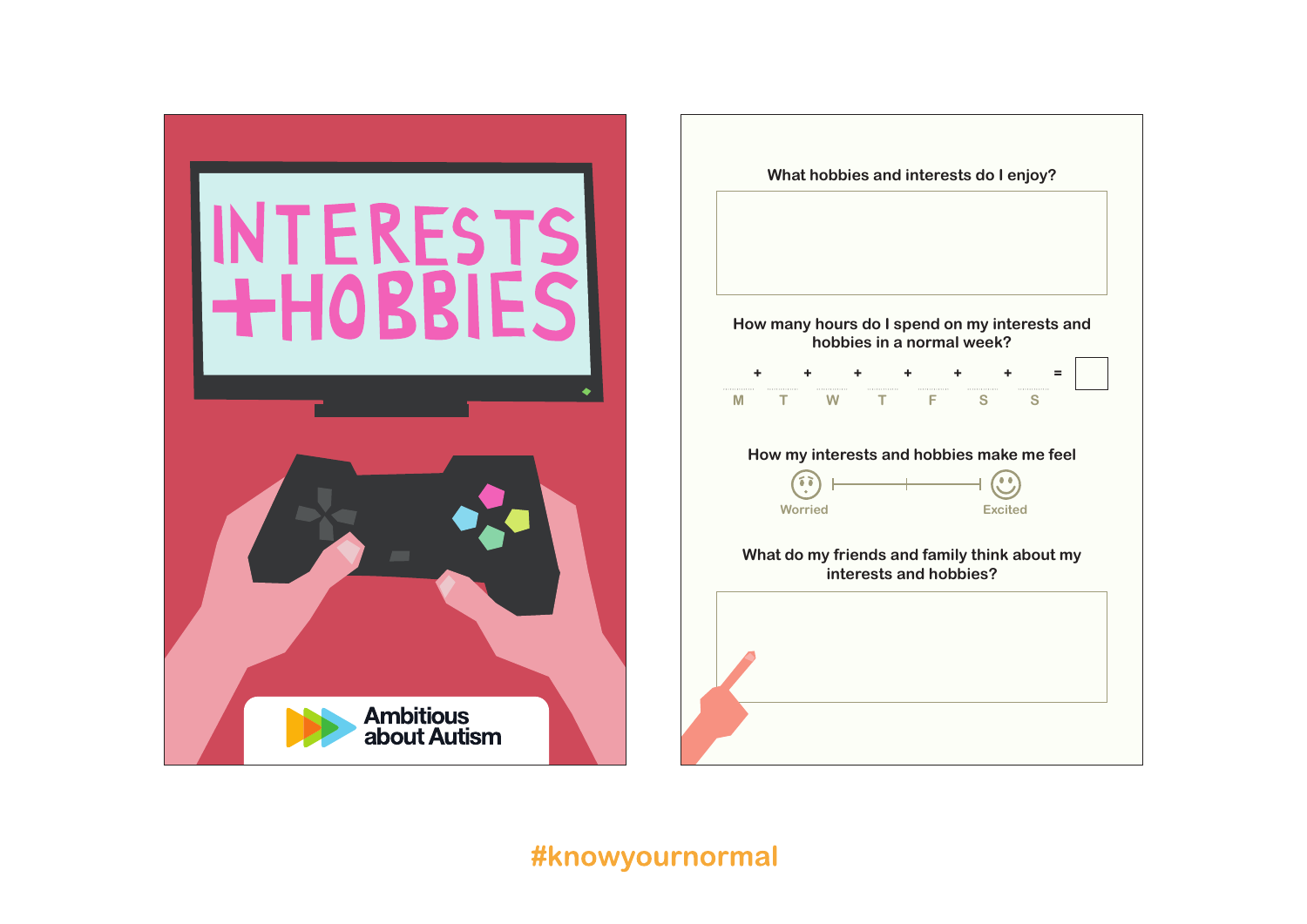

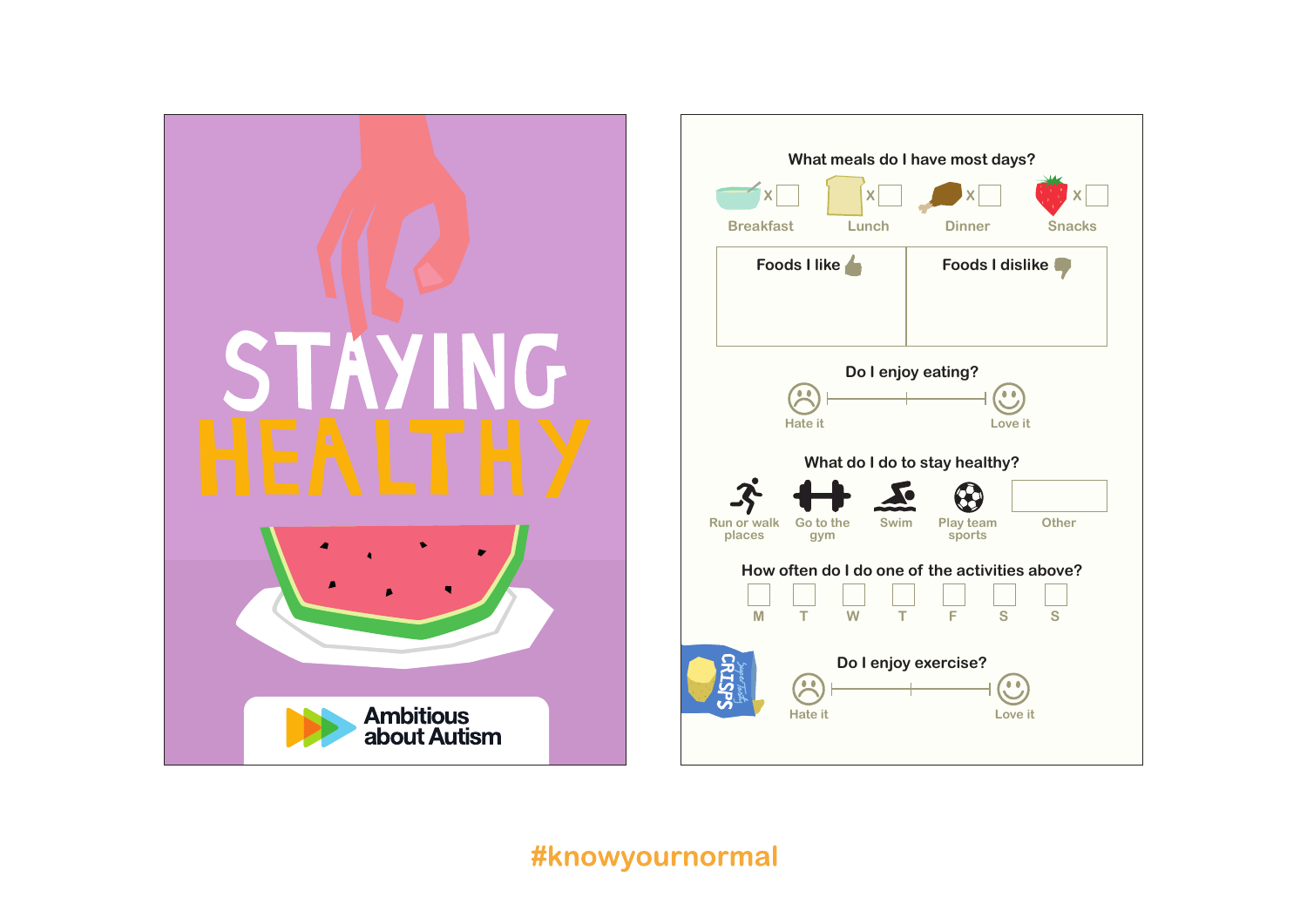